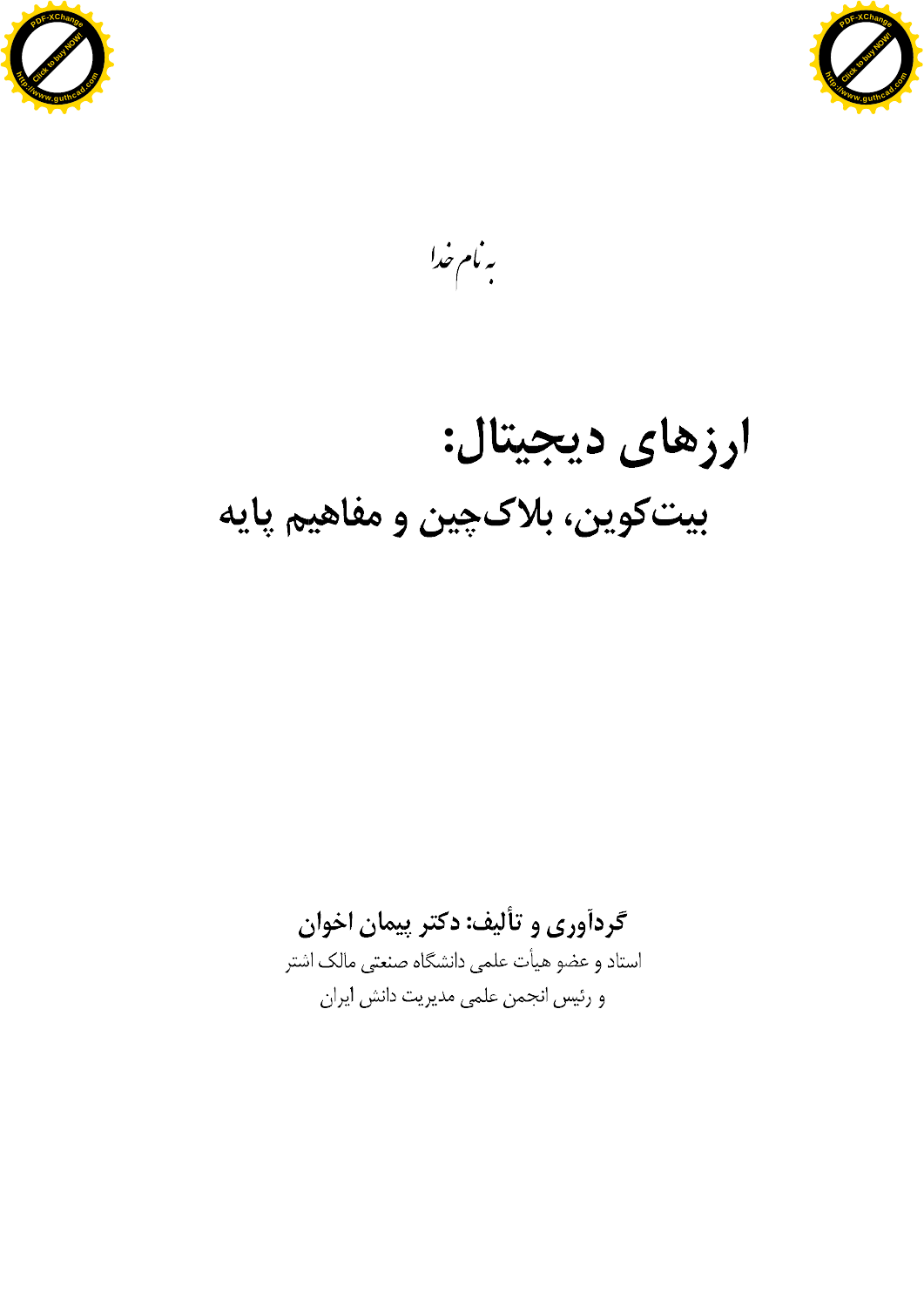



طراحی جلد و صفحهآرایی: همتا بیداریان مسلم مسلم اسلام مدیر تولید و ناظر چاپ: حسین رعدشندی

#### ارزهای دیجیتال: بیتکوین، بلاکچین و مفاهیم پایه :

گردآوري و تأليف: دكتر پيمان اخوان ناشر: انتشارات آتینگر ناشر همكار: انتشارات وينا چاپ اول، ۱۳۹۶ شمارگان: ۱۰۰۰ نسخه قيمت: ٢۵٠,٠٠٠ ريال شابک: ۳-۹۷–۷۶۳۱–۶۰۰–۹۷۸

ISBN: 978-600-7631-97-3



[www.ati-negar.com](http://www.ati-negar.com/) \* [info@ati-negar.com](mailto:info@ati-negar.com)

سرشناسه: اخوان، پیمان، ۱۳۵۲ -ارزهاي ديجيتال: بيتكوين، بلاكچين و مفاهيم پايه/ گردآوري و تأليف: پيمان اخوان تهران: آتینگر، ۱۳۹۶ ٢٧٢ ص.: مصور، جدول. ISBN: 978-600-7631-97-3 فيپا. . موضوع: بيتكوين Bitcoin، انتقال الكترونيكي وجوه، Electronic funds transfers، موضوع: بازرگانی الكترونيكي، Electronic commerce، ارز Foreign exchange ۱۳۹۶ ۴ الف ۱۳الف/۱۷۱۰ HG ردەبندى كنگرە  $TTY/F.F$ ردەبندى ديويى  $0.19999$ شماره كتابشناسى ملى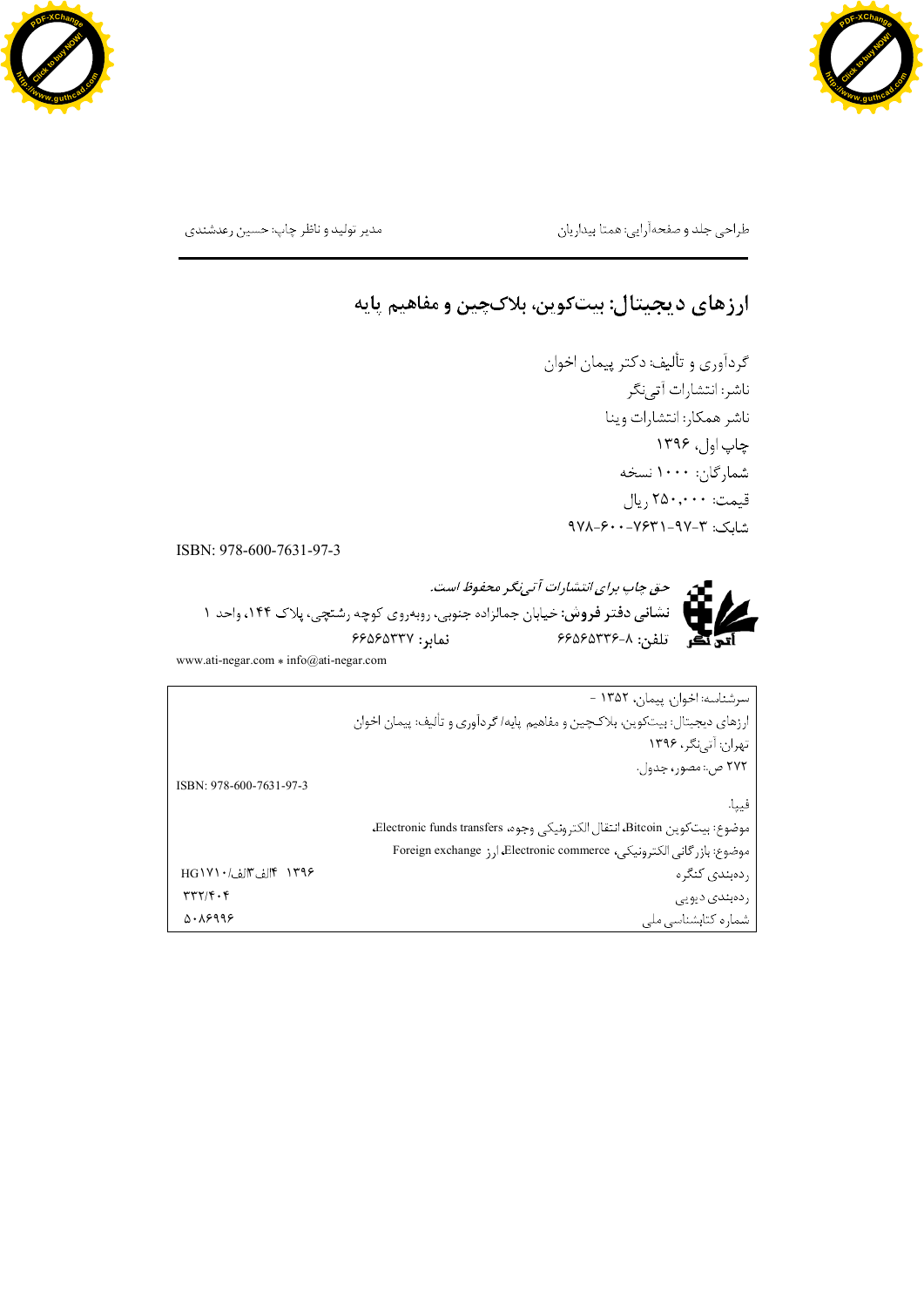



# فهرست مطالب

| $\setminus$    | ييشگفتار         |
|----------------|------------------|
| $\wedge \vee'$ | فصىل أول: مقدمه  |
|                |                  |
|                |                  |
|                |                  |
|                |                  |
|                |                  |
|                |                  |
|                |                  |
|                |                  |
|                |                  |
|                |                  |
|                |                  |
|                |                  |
|                |                  |
|                |                  |
|                |                  |
|                |                  |
|                |                  |
|                |                  |
| Y'             | فصل دوم: بلاکچين |
|                |                  |
|                |                  |
|                |                  |
|                |                  |
|                |                  |
|                |                  |
|                |                  |
|                |                  |
|                |                  |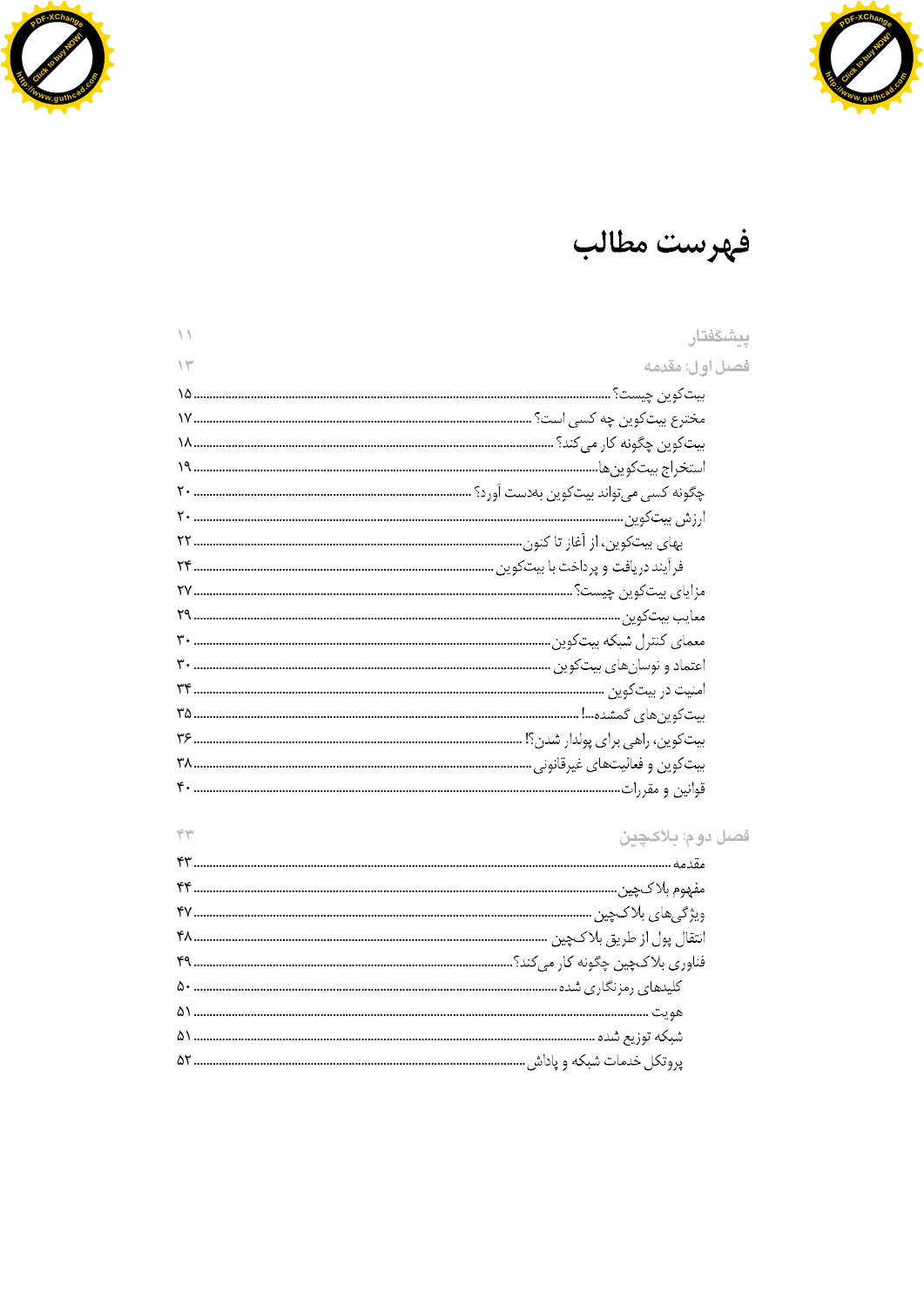



| $\hat{y}$<br>قصبل سوم: استخراج یا ماینینگ |  |
|-------------------------------------------|--|
|                                           |  |
|                                           |  |
|                                           |  |
|                                           |  |
|                                           |  |
|                                           |  |
|                                           |  |
|                                           |  |
|                                           |  |
|                                           |  |
|                                           |  |
|                                           |  |
|                                           |  |
|                                           |  |
|                                           |  |
|                                           |  |
|                                           |  |
|                                           |  |
|                                           |  |
|                                           |  |
|                                           |  |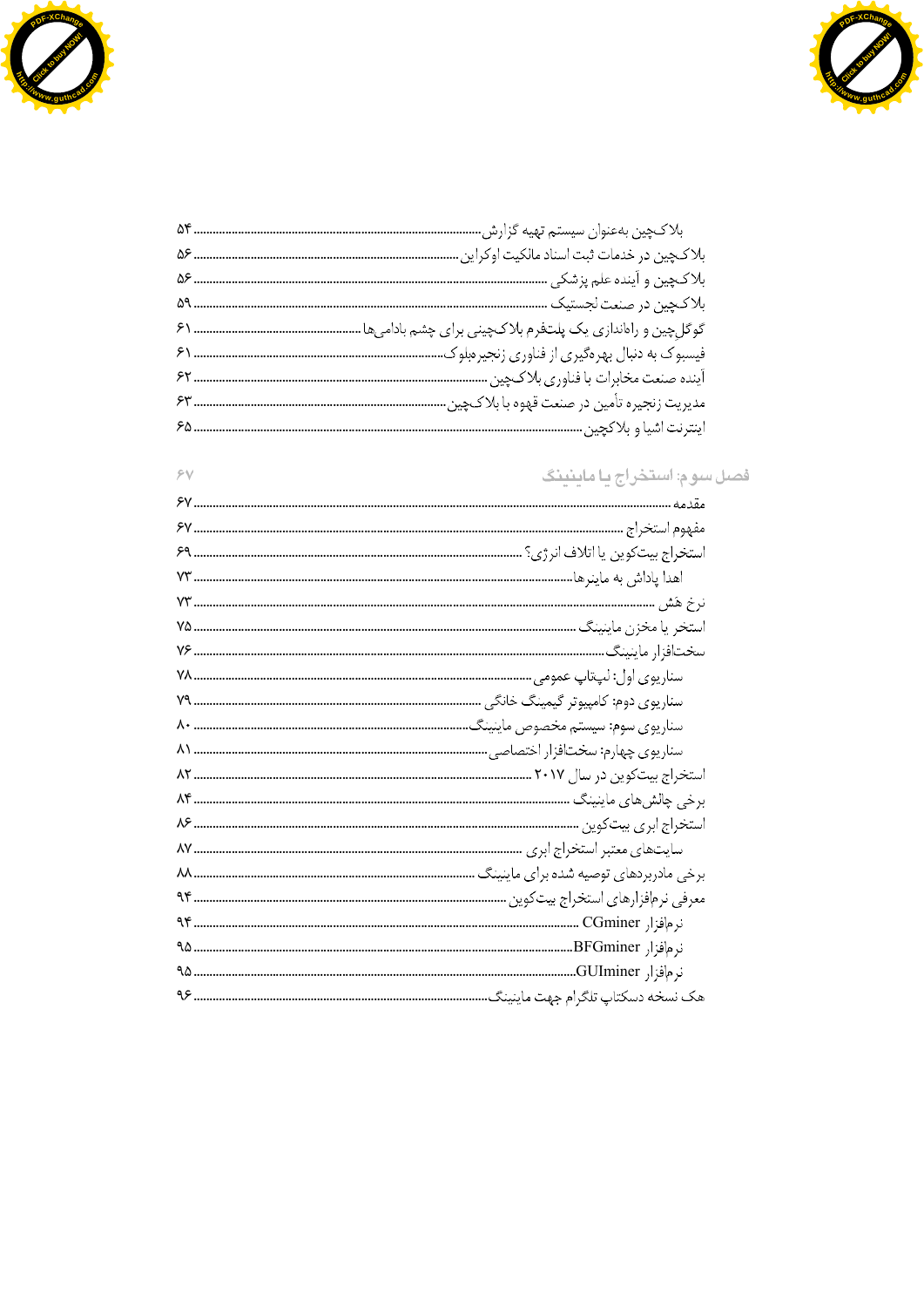



 $\wedge \vee^{\omega}$ 

 $149$ 

#### فصل چهارم: اتریوم و ری<mark>پ</mark>ل  $\gamma$

### فصل پنجم: آيكو

#### فصل ششم: تحليل بازار ارزهاى ديجيتال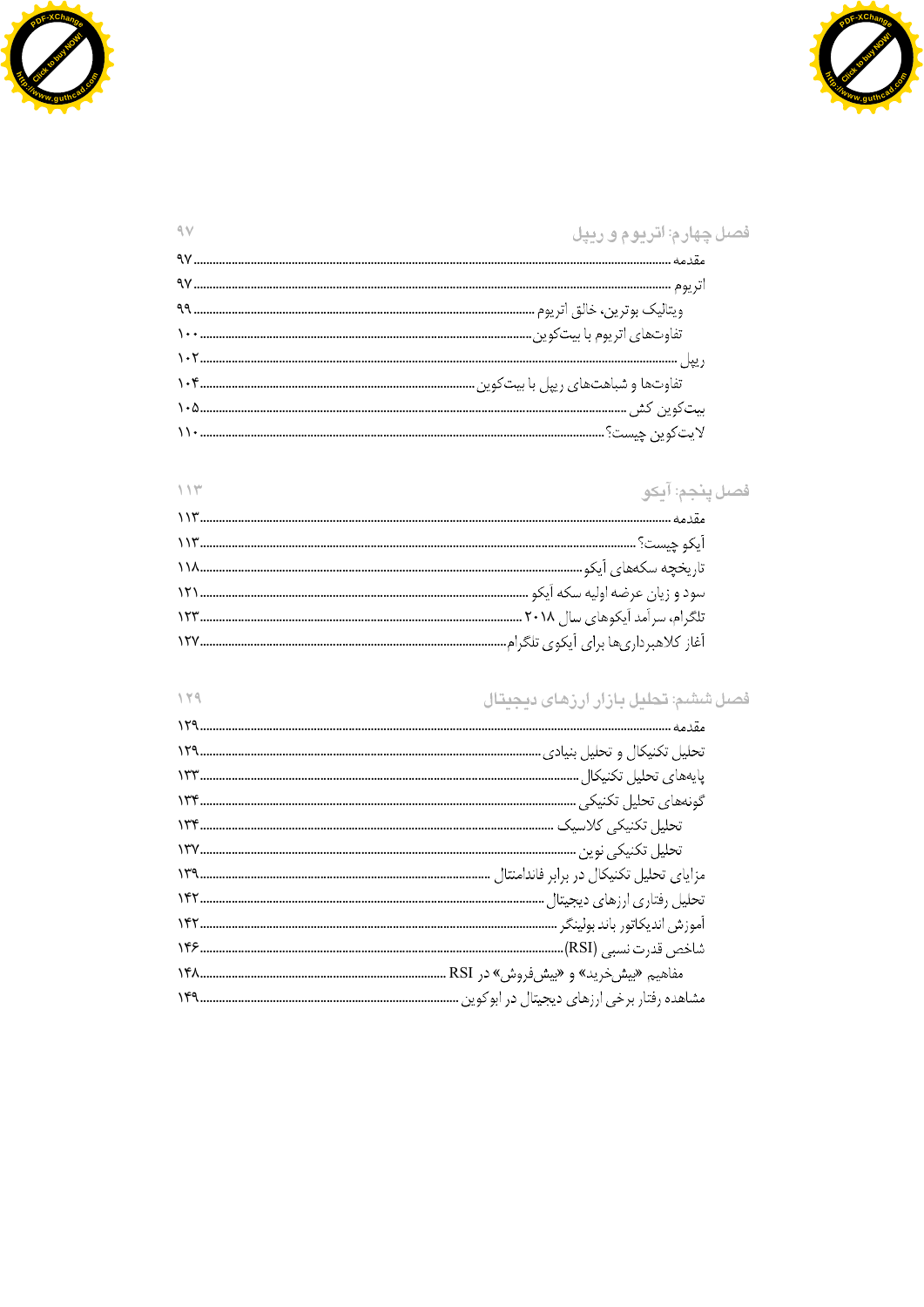



| 10 <sup>4</sup> | فصل هفتم: كيف پول الكترونيكى                                                     |
|-----------------|----------------------------------------------------------------------------------|
|                 |                                                                                  |
|                 |                                                                                  |
|                 |                                                                                  |
|                 |                                                                                  |
|                 |                                                                                  |
|                 | كيف يول Blockchain . المستنسسين المستنسسين المستنسسين المستنسسين المستنسسين ١٦٠٠ |
|                 |                                                                                  |
|                 |                                                                                  |
|                 |                                                                                  |
|                 |                                                                                  |
|                 |                                                                                  |
|                 |                                                                                  |
|                 |                                                                                  |
|                 |                                                                                  |
|                 |                                                                                  |
|                 |                                                                                  |
|                 |                                                                                  |
|                 |                                                                                  |
|                 |                                                                                  |
|                 |                                                                                  |
|                 |                                                                                  |
|                 |                                                                                  |
|                 |                                                                                  |
|                 |                                                                                  |
|                 |                                                                                  |

## <mark>فصل هشتم: کیف پول سختافزاری</mark>

 $190$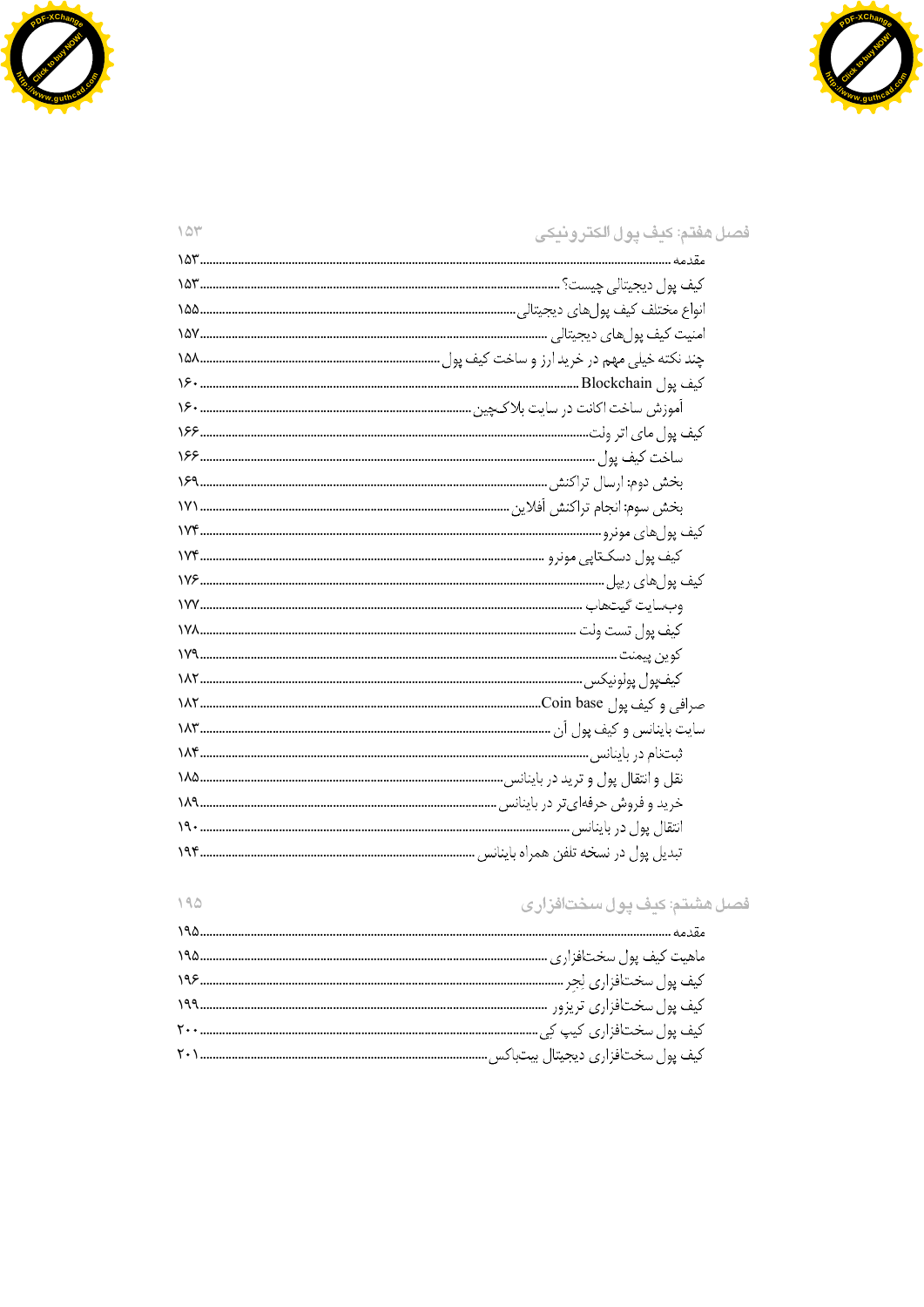



| $\mathbb{Y}\ast\mathbb{Q}$ | فصل نهم: اخبار ارز دیجیتال در گوشه و کنار جهان |
|----------------------------|------------------------------------------------|
|                            |                                                |
|                            |                                                |
|                            |                                                |
|                            |                                                |
|                            |                                                |
|                            |                                                |
|                            |                                                |
|                            |                                                |
|                            |                                                |
|                            |                                                |
|                            |                                                |
|                            |                                                |
|                            |                                                |
|                            |                                                |
|                            |                                                |
|                            |                                                |
|                            |                                                |
|                            |                                                |
|                            |                                                |
|                            |                                                |
|                            |                                                |
|                            |                                                |
|                            |                                                |
| YY                         | فصل دهم: اخبار ایران در خصوص ارزهای دیجیتال    |

| ن موجود تحصیر این از این موجود است از از بعدی محصصات |
|------------------------------------------------------|
|                                                      |
|                                                      |
|                                                      |
|                                                      |
|                                                      |
|                                                      |
|                                                      |
|                                                      |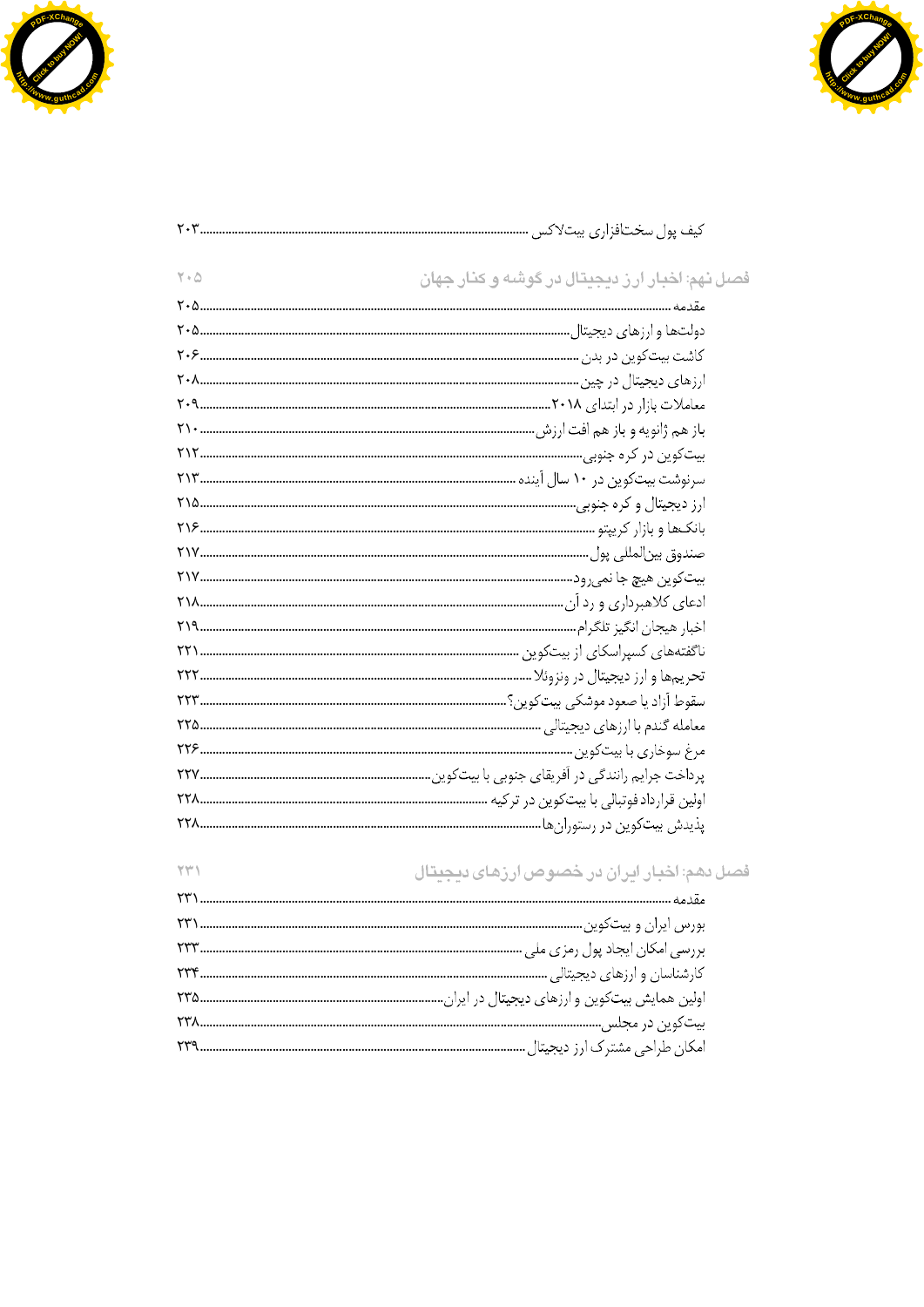



| توصیه یک اقتصاددان به بانکـمرکزی درباره بیتکوین. |
|--------------------------------------------------|
|                                                  |
|                                                  |
|                                                  |
|                                                  |
|                                                  |
|                                                  |
|                                                  |
|                                                  |
| امکانپذیری روشهای فنی برای صحتسنجی بیتکوین       |
| بررسی وضعیت بیتکوین برای ورود به اقتصاد کشور.    |
|                                                  |
|                                                  |
| بلاكىچين بەعنوان يك واقعيت خواهد آمد .           |
|                                                  |

## فصل يازدهم: اصطلاحات بازار ارزهای رمزپايه

منابع و مراجع

 $Y99$ 

YOV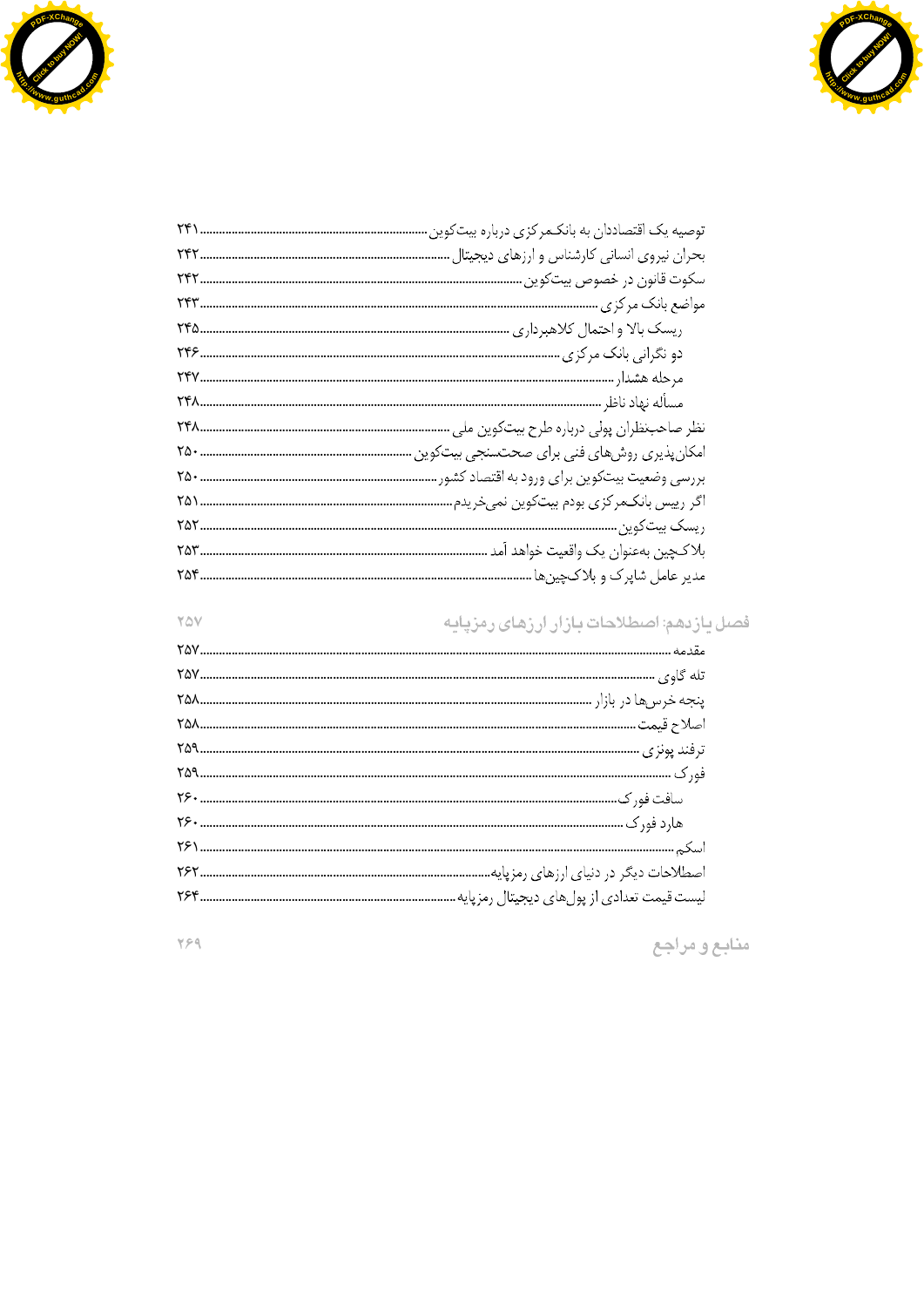

Click to buy Now! **<sup>P</sup>DF-XChang<sup>e</sup> <sup>h</sup>ttp://www.guthcad.co<sup>m</sup>**

ييشگفتار

مدت زیادی نیست که هر از چندگاهی با عباراتی مثل بیتکوین، ارزهای دیجیتالی، بلاکچین، پول مجازی، پول دیجیتالی، ارزهای رمزپایه، کریپتوکارنسی و غیره در رسانهها، اخبار، محافل و بین مردم مواجه می شویم و مصاحبه، گفتگو و یا نقلقولهای مختلفی را از مسئولان و دست اندرکاران اجرایی در لابلای مقالات، صفحات روزنامه یا در هزارتوی صفحات اینترنتی مشاهده می کنیم.

اینجانب نیز از مدتها قبل با توجه به کنجکاوی و همچنین ماهیت حرفه معلمی و ضرورت آشنایی با نوآوریهای جدید بهویژه در عرصه دیجیتال، مطالعاتی در این زمینه را شروع کرده بودم. اخبارهای مرتبط را نیز هر از چند گاهی دنبال میکردم تا هنگامی که برای اولین بار با ویروس <sup>۱</sup> مواجه شدم. ، ازای بر گرداندن فایل های قربانی، باج خود را به بیتکوین طلب می کردند. این بار توجه من بیشتر جلب شد و با نگاهی دقیقتر به موضوع پرداختم. این موضوع باعث شد بهطور جدیتر روی موضوع کار کنم و مطالعات خود را عمیقتر کنم. نو بودن و تازگی این بحث از یک طرف و کمبود مراجع، بهویژه به زبان فارسی، مرا بر آن داشت که برای درک بهتر موضوع، شروع به سازماندهی مطالعات خود کرده و آرام آرام مطالب لازم برای تألیف یک کتاب را جمعآوری کنم. .

از طرفی برای آشنایی بیشتر با فضای به وجود آمده در کشور، عضو چند گروه تلگرامی شدم و حتی بهصورت ناشناس شروع به پرسش و پاسخ در فضای ارز دیجیتالی کردم، گاهی بهصورت خریدار ارز، گاهی فروشنده بیتکوین، گاهی برای رفع مشکلات انتقال پول، گاهی برای اخذ مشاوره و حتی گاهي بهعنوان استخراج كننده بيت كوين...!

به واقع کمبود مراجع تخصصی، سؤالات متعدد دوستان، آشنایان، مسئولان و افرادی که در گروههای مجازی مشغول به فعالیت بوده و در بسیاری از موارد ابهام داشته و دارند، یکی از انگیزههای قوی من برای نگارش کتاب بوده و امیدوارم سهم خودم را در توسعه دانش این حوزه ولو اندک ادا کرده باشم.

همچنین اظهارنظرهای متفاوت مدیران اجرایی کشور نشاندهنده عدم وجود اجماع روی موضوع بود که این امر نیز محرکی برای من شد تا با تألیف این کتاب سهم خود را در راستای شناساندن عمیق،تر موضوع و فراهم کردن بستر مناسب برای تصمیمسازی و تصمیمگیری متولیان امر

<sup>1-</sup> Cerber Ransomware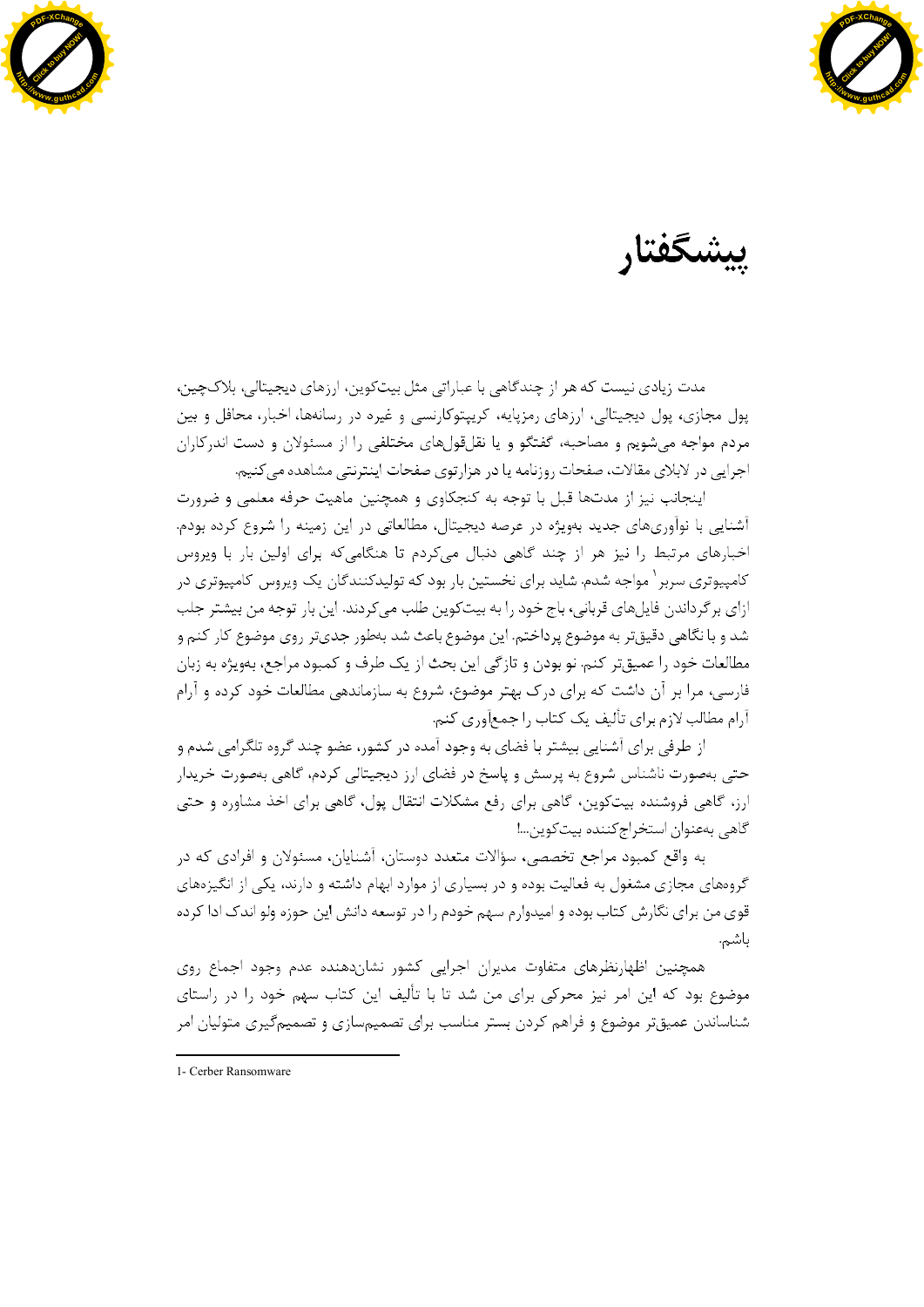



۱۰| ارزها*ی* دیجیتال

ادا کنم. البته در این بین شاید یکی از مهمترین و بهترین مواضعی که در روزهای اخیر شاهد آن بودیم، موضع وزیر جوان ارتباطات و فناوری اطلاعات بود که در هفتمین همایش سالانه بانکداری الکترونیک و نظامهای پرداخت به آن اشاره شد *«... بلاکچین بهعنوان یک واقعیت خواهد آمد، نکات ب<sub>ی</sub> نظیر و* مثبتي در اين فناوري وجود دارد و البته در كنار آن، تهديداتي را نيز به همراه خود دارد و در اين ميان، طراحی مسیر حرکت و نقشه راه برای کشور، هنر بزرگی است... لازم است مزایا و معایب آن را به مردم گفته و به آن *ها آگاهي بدهيم...».* 

در جمعآوری و نگارش مطالب تلاش کردم ضمن معرفی مفاهیم پایه ارزهای دیجیتال و فناوري بلاکچين، به موضوعاتي چون فلسفه بيتکوين، ماينينگ يا استخراج، انواع پول ديجيتالي، چگونگی تحلیل روندهای بازار، انواع کیف پول الکترونیکی، چگونگی عرضه پول دیجیتال در بازار و كلاهبرداريهاي مربوطه، اصطلاحات رايج در كريپتوكارنسي و آخرين رويدادها و اخبار ايران و جهان در خصوص ارزهای رمزپایه بپردازم. .

اکنون که این کتاب در مراحل پایانی نگارش قرار دارد باید از آن عزیزانی که در فضای مجازی وقت گذاشته و با من مذاکره کردهاند نیز تشکر کنم. تمامی این دوستان که شاید اسم بعضی از آنها را نیز ندانم با کمال احترام و اعتماد در پرسش و پاسخهای من شرکت کرده و با حوصله به سؤالات پاسخ دادهاند و شاید بخت با من یار بوده که تمامی این دوستان، افراد محترمی بودند که تلاش داشتند در فضایی دوستانه، با من هم صحبت شده و کمک کردند تا پرسش و پاسخها را به جلو ببرم.

در این میان ناچار شدم برای تسلط نسبی به موضوع مقداری خرید ارز دیجیتال داشته باشم، کیف پول ایجاد کنم، پول منتقل کنم و ارزها را به یکدیگر تبدیل کنم. در این بین اگرچه هزینههایی هم دادم ولی برای نگارش این کتاب لازم بود که بهصورت عملی نیز درگیر موضوع شوم. .

همچنین با تنی چند از فعالان این عرصه از جمله برخی مؤسسان صرافیهای دیجیتال و مسئولان وبسایتهای مرتبط در کشور آشنا شده و با آنها وارد مذاکره شدم که بیشتر آنها با روی باز از این امر استقبال کرده و مرا به نگارش کتاب ترغیب کردند که لازم است در اینجا از عزیزانی چون آقای محمد علیدادی (مدیر بازرگانی ارزهای دیجیتال شرکت ایرانیکارت، Ir-Xe.com) و همکار محترمشان آقای عدنان نبی;اده، آقای حمیدرضا شعبانی (مدیریت ارز دیجیتال، arzdigital.com)، آقای سعید خوشبخت (مدیر توسعه و نوآوری شرکت آریا تک، www.irblockchain) و همکار محترمشان آقای علیرضا عبودیت و سرکار خانم شریفی (مدیر روابط عمومی payment24) تشکر ویژه کنم که نهایت همکاری را با اینجانب بهویژه جهت استفاده از مطالب وبسایتهای تخصصی خود مبذول داشتهاند. همچنین از دانشجوی دکتری سرکار خانم مریم دهقانی که با وسواس و دقت فراوان، زحمت ويرايش اوليه كتاب را عهدهدار شدند و نيز از مديريت محترم انتشارات آتىنكر، جناب آقاى رامین مولانایور که با وجود مشغله فراوان یک بار دیگر ویراستاری ادبی کتاب را پذیرفتند، قدردانی مے گردد. .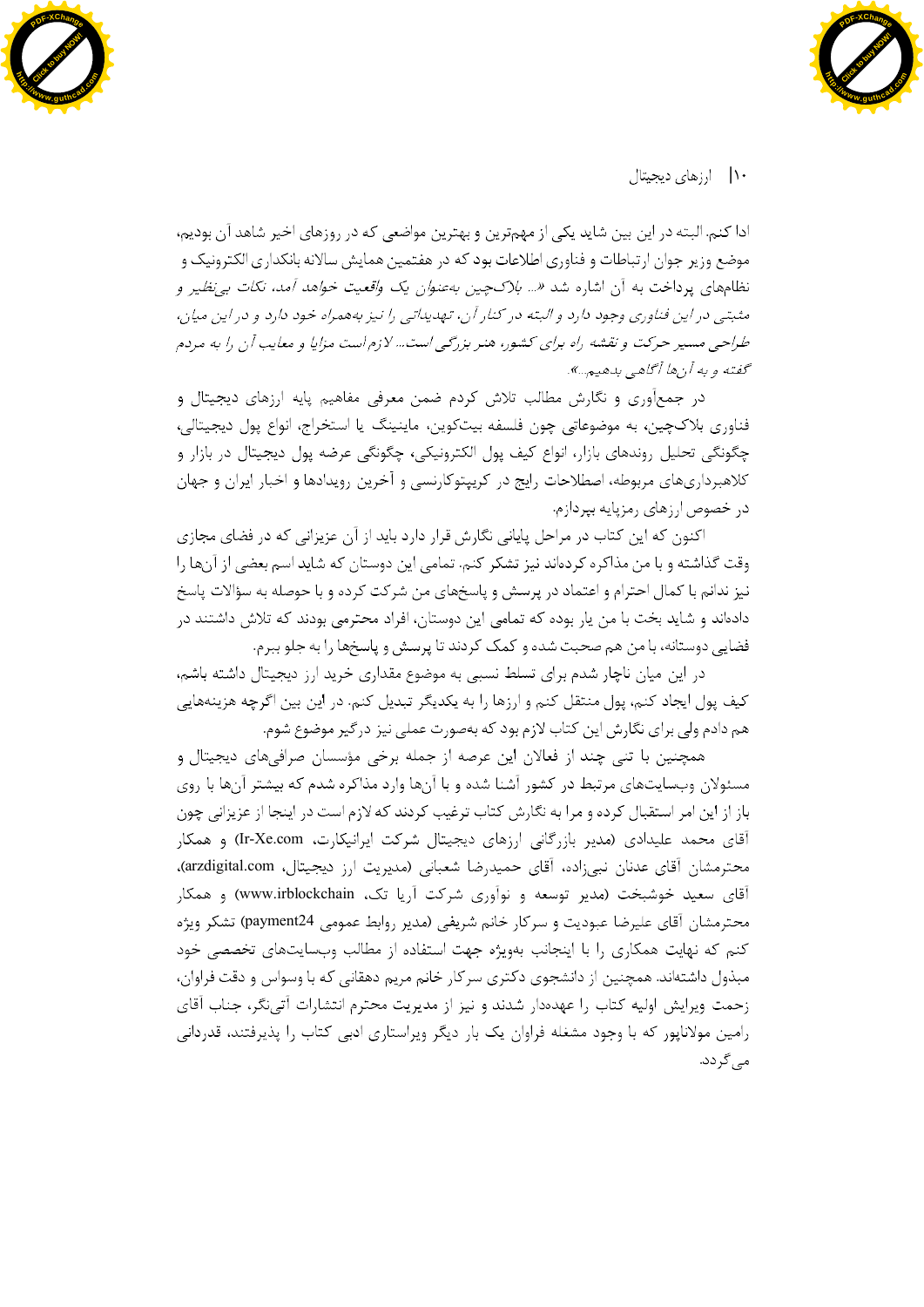



ييشگفتار |١١

و اینک … کتاب «ارزهای دیجیتال، بیتکوین، بلاکچین و مفاهیم پایه» پیش روی شماست. شاید بتوان گفت این اولین کتاب در ایران باشد که تلاش داشته مفهوم ارز دیجیتال را از مبانی تئوریک تا مباحث عملیاتی (و به عبارتی از ایده تا عمل) به زبان ساده ارائه کند. قطعاً همفکری، بازخور و مشاوره شما خوانندگان گرامی میتواند مرا در چاپهای بعدی این کتاب و همچنین کتابهای جدیدی که در این حوزه تخصصی شروع کردهام و هنوز نگارش آنها به اتمام نرسیده است کمک کند.

د, نگا,ش کتاب تلاش کردهام که تا حد امکان حفظ امانت کرده و مرجع هر مطلب را با ذکر نام نویسنده یا نام کتاب یا عنوان خبرگزاری و یا آدرس اینترنتی وبسایت مربوطه، بلافاصله در پاورقی همان مطلب و يا در فهرست مراجع ارايه كنم و چنانچه موردي از قلم افتاده است، پوزش مىطلبم. لازم به ذکر این نکته مهم است که نگارش این کتاب، دلیلی بر تشویق و یا برحذر داشتن مردم برای ورود به این عرصه نیست. من تلاش کردم این موضوع را در حد امکان از منظر علمی و کاربردی برای خوانندگان بازگو نمایم. از آنجا که نگارش این کتاب در بهمن ۹۶ به اتمام رسیده است، لذا بسیاری از اخبار و آمار و ارقام مربوط به زمان مذکور بوده و دستخوش تغییرات شده یا خواهند شد. علاوه بر آن، قطعاً اشکالات فراوانی در کتاب وجود دارد که با لطف همه شما دوستان عزیز در بر طرف کردن آنها کوشش خواهم کرد. امید است این کتاب بتواند کمکی هر چند کوچک به افرادی باشد که به دنبال شناخت بیشتر و بهتر عرصههای نوآورانه و فناورانه هستند.

پيمان اخوان زمستان ۱۳۹۶